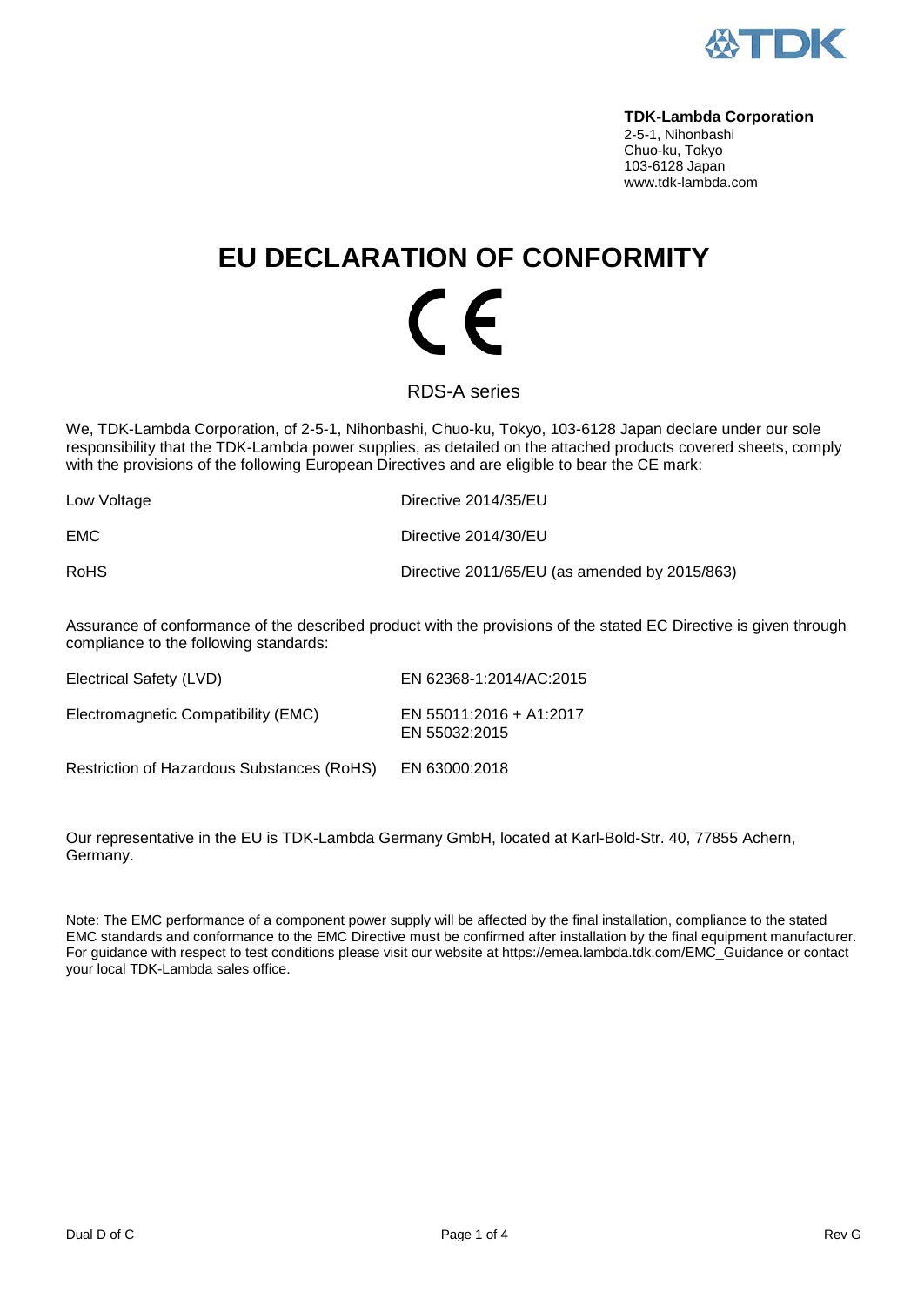

### **TDK-Lambda Corporation**

2-5-1, Nihonbashi Chuo-ku, Tokyo 103-6128 Japan www.tdk-lambda.com

## **UK DECLARATION OF CONFORMITY**

# UK

RDS-A series

We, TDK-Lambda Corporation, of 2-5-1, Nihonbashi, Chuo-ku, Tokyo, 103-6128 Japan declare under our sole responsibility that the TDK-Lambda power supplies, as detailed on the attached products covered sheets, comply with the provisions of the following European Directives and are eligible to bear the UKCA mark:

Electrical Equipment (Safety) Regulations 2016

Electromagnetic Compatibility Regulations 2016

Restriction of the Use of Certain Hazardous Substances in Electrical & Electronic Equipment Regulations 2012

Assurance of conformance of the described product with the provisions of the stated UK Regulation is given through compliance to the following standards:

| <b>Electrical Safety</b>                   | EN 62368-1:2014/AC:2015                  |
|--------------------------------------------|------------------------------------------|
| Electromagnetic Compatibility (EMC)        | EN 55011:2016 + A1:2017<br>EN 55032:2015 |
| Restriction of Hazardous Substances (RoHS) | EN 63000:2018                            |

Our representative in the UK is TDK-Lambda UK Ltd, located at Kingsley Avenue, Ilfracombe, Devon, EX34 8ES, UK.

Note: The EMC performance of a component power supply will be affected by the final installation, compliance to the stated EMC standards and conformance to the EMC Regulation must be confirmed after installation by the final equipment manufacturer. For guidance with respect to test conditions please visit our website [https://emea.lambda.tdk.com/EMC\\_Guidance](https://emea.lambda.tdk.com/EMC_Guidance) or contact your local TDK-Lambda sales office.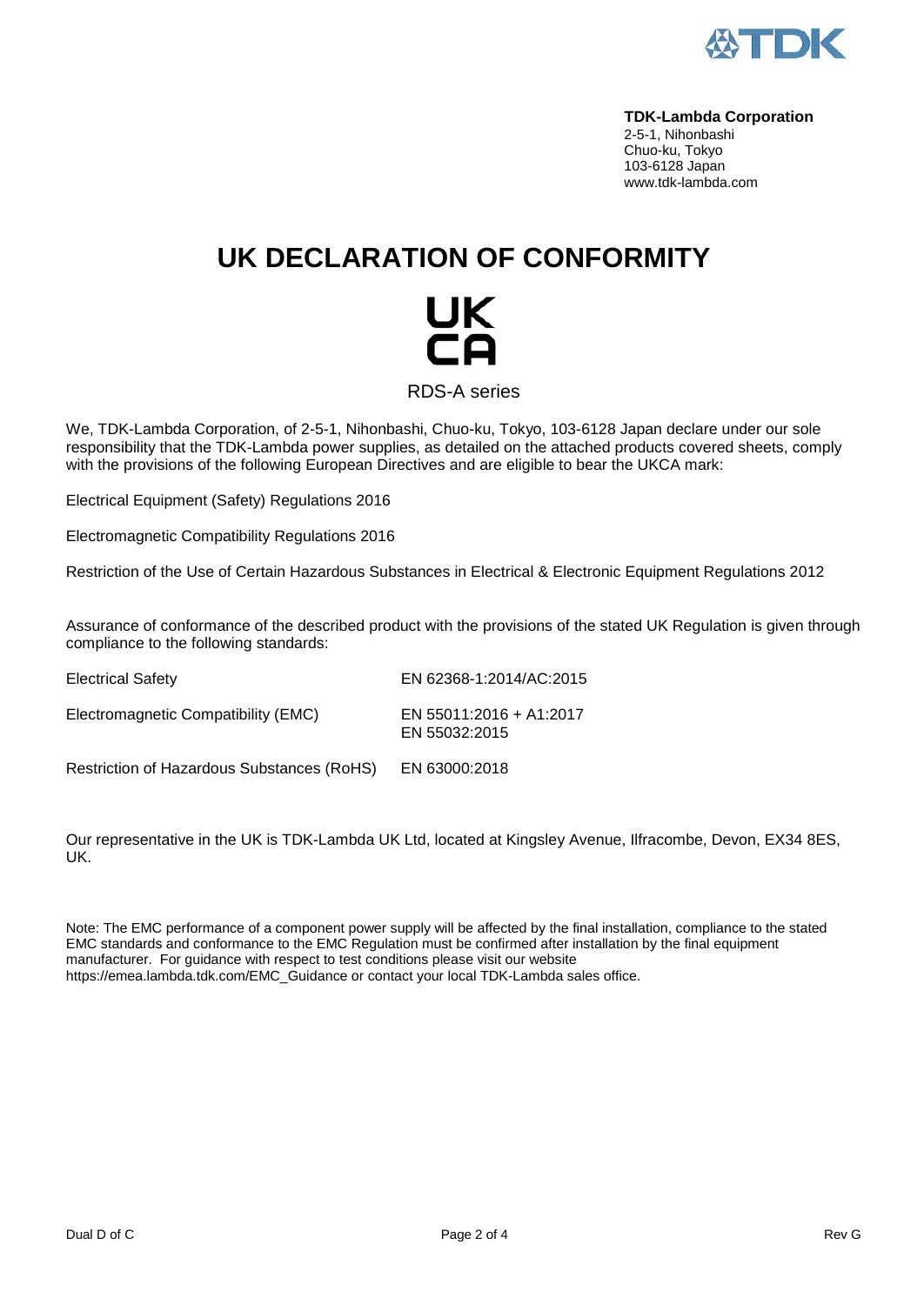# **ATDK**

### **RDS-A series – Products Covered**

RDS30A-24-5, RDS30A-24-12, RDS30A-24-15, RDS30A-24-24 RDS30A-48-5, RDS30A-48-12, RDS30A-48-15, RDS30A-48-24

RDS60A-24-5, RDS60A-24-12, RDS60A-24-15, RDS60A-24-24 RDS60A-48-5, RDS60A-48-12, RDS60A-48-15, RDS60A-48-24

RDS100A-24-5, RDS100A-24-12, RDS100A-24-15, RDS100A-24-24

RDS180A-24-5, RDS180A-24-12, RDS180A-24-15, RDS180A-24-24